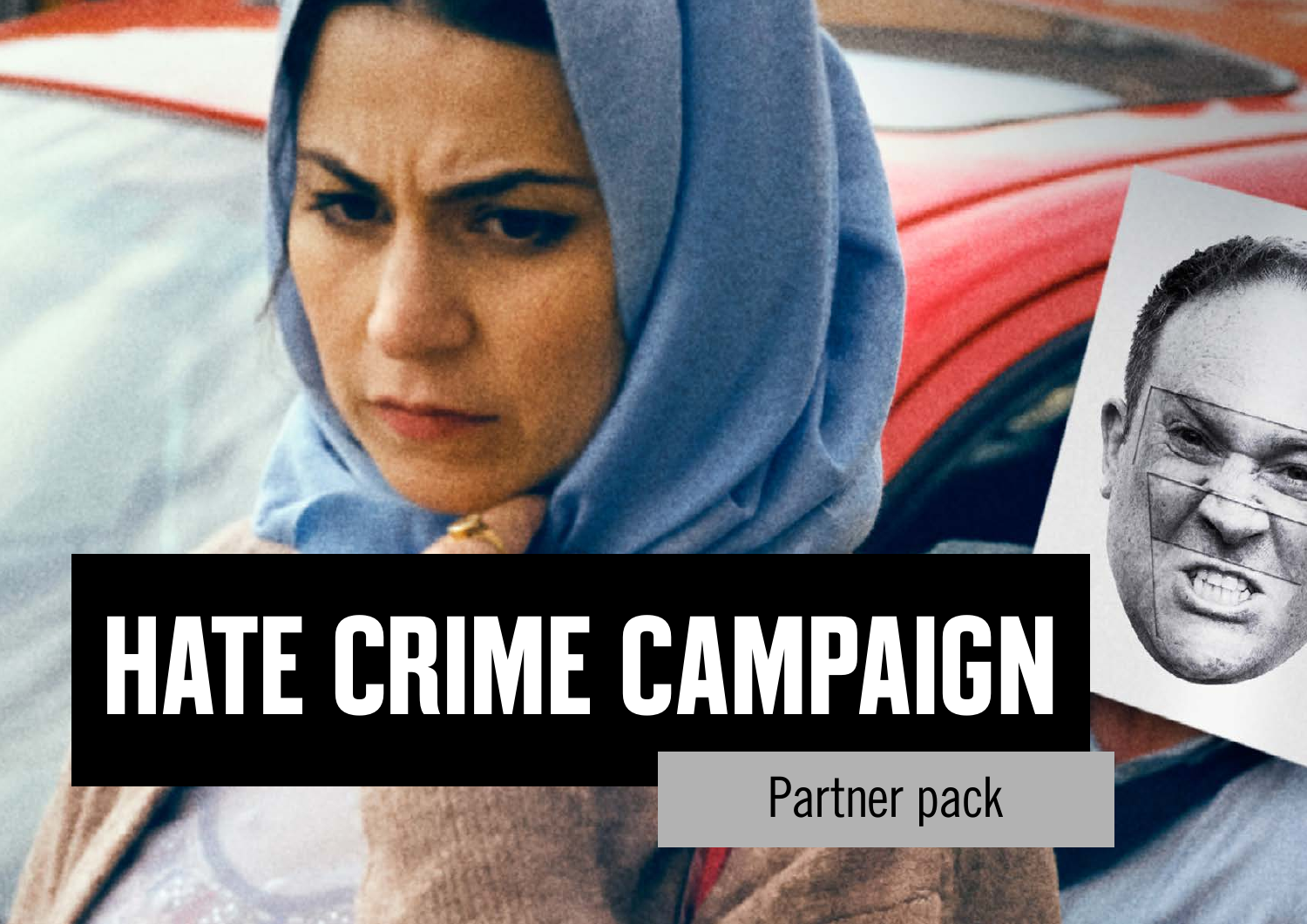## **HATE CRIME CAMPAIGN** Guide for partners

The government is committed to tackling hate crime. Hate crime not only has a harmful effect on its victims by attacking who they are as individuals because of their race, religion, sexual orientation, disability or transgender identity, but also on their families and communities.

The Home Office has launched a new public awareness campaign which aims to educate the general public on what a hate crime is. It will help to increase awareness and understanding of what constitutes a hate crime, as many people think a hate crime is just about race and religion or physical violence. There are however many types of offences which often people, including victims, do not recognise as criminal. This includes: online, verbal abuse, as well as against people for their sexual orientation, transgender identity and disability.

Campaign advertising will run across England and Wales on Video on Demand (such as ITV player and All4), social media channels (Twitter and Facebook) and posters which will be in public places at potential points of incidents where hate crime happens e.g. bus stops, tube panels, phone kiosks and tram panels.

All campaign advertising will signpost a new page on [GOV.UK](https://hatecrime.campaign.gov.uk/) where members of the public can find out more about hate crime. The aim of the campaign is to raise awareness and understanding of what constitutes a hate crime. We will also be signposting organisations which provide support to victims and witnesses on the website such as Tell MAMA, Community Security Trust, Galop and disability charities as well as True Vision.

The campaign was developed working closely with the Independent Advisory Group on hate crime and the Crown Prosecution Service, who helped to ensure what we depict in the adverts are prosecutable hate crimes. We are translating this Partner Pack into Welsh – if you would like a copy of the Welsh pack please email [HateCrimeCampaign@homeoffice.gov.uk.](mailto:HateCrimeCampaign%40homeoffice.gov.uk?subject=) Welsh versions of the posters are already available in the campaign assets section in this pack.

The Home Office will promote the campaign on our Twitter, Facebook and Instagram channels. Please help support the campaign by following us and retweeting and sharing our posts.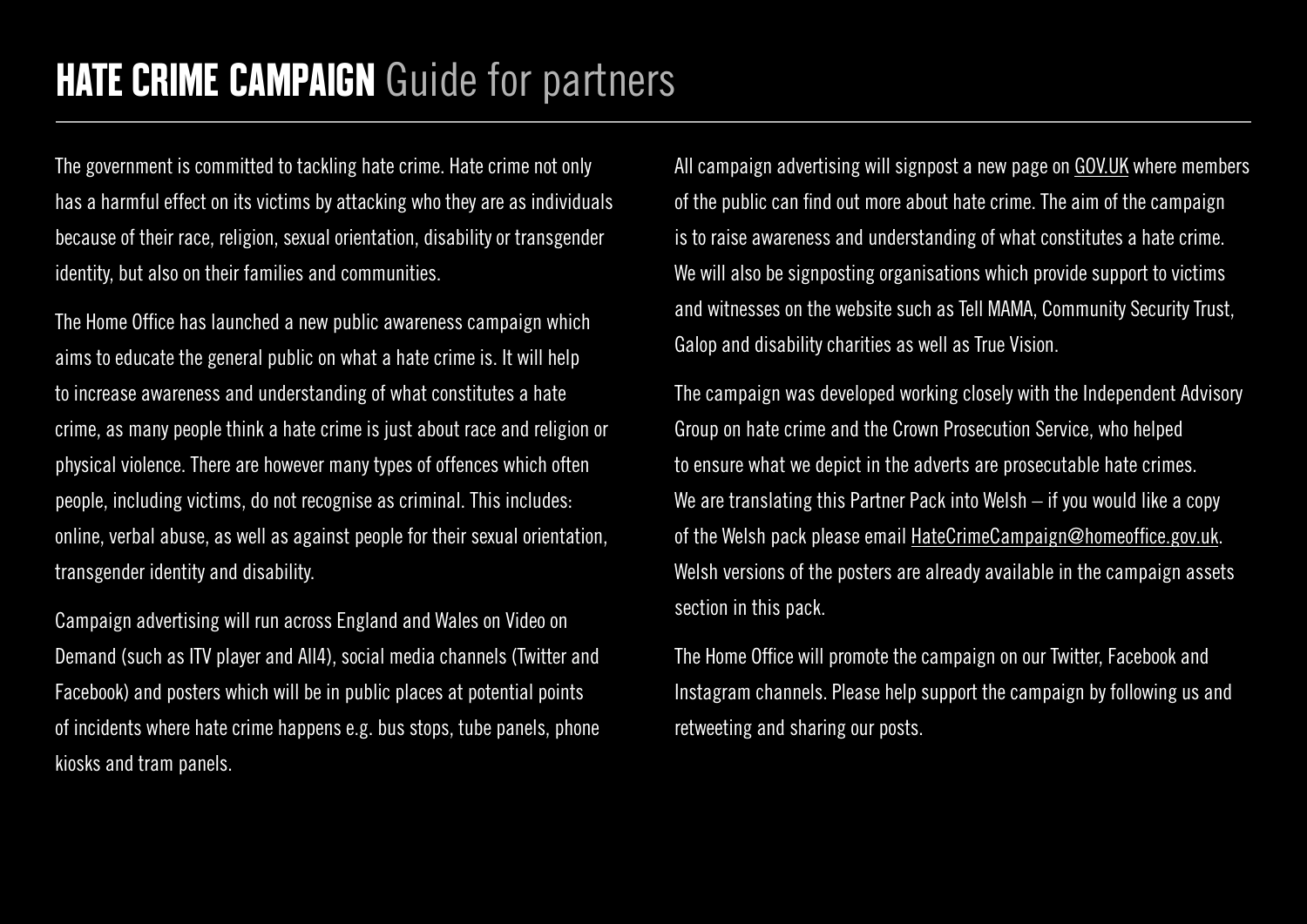Films Click on image to download film



60 second hate crime film showing religious, racial, disability and LGB hate crimes



30 second hate crime film showing religious, disability and LGB hate crimes



disability and transgender hate crimes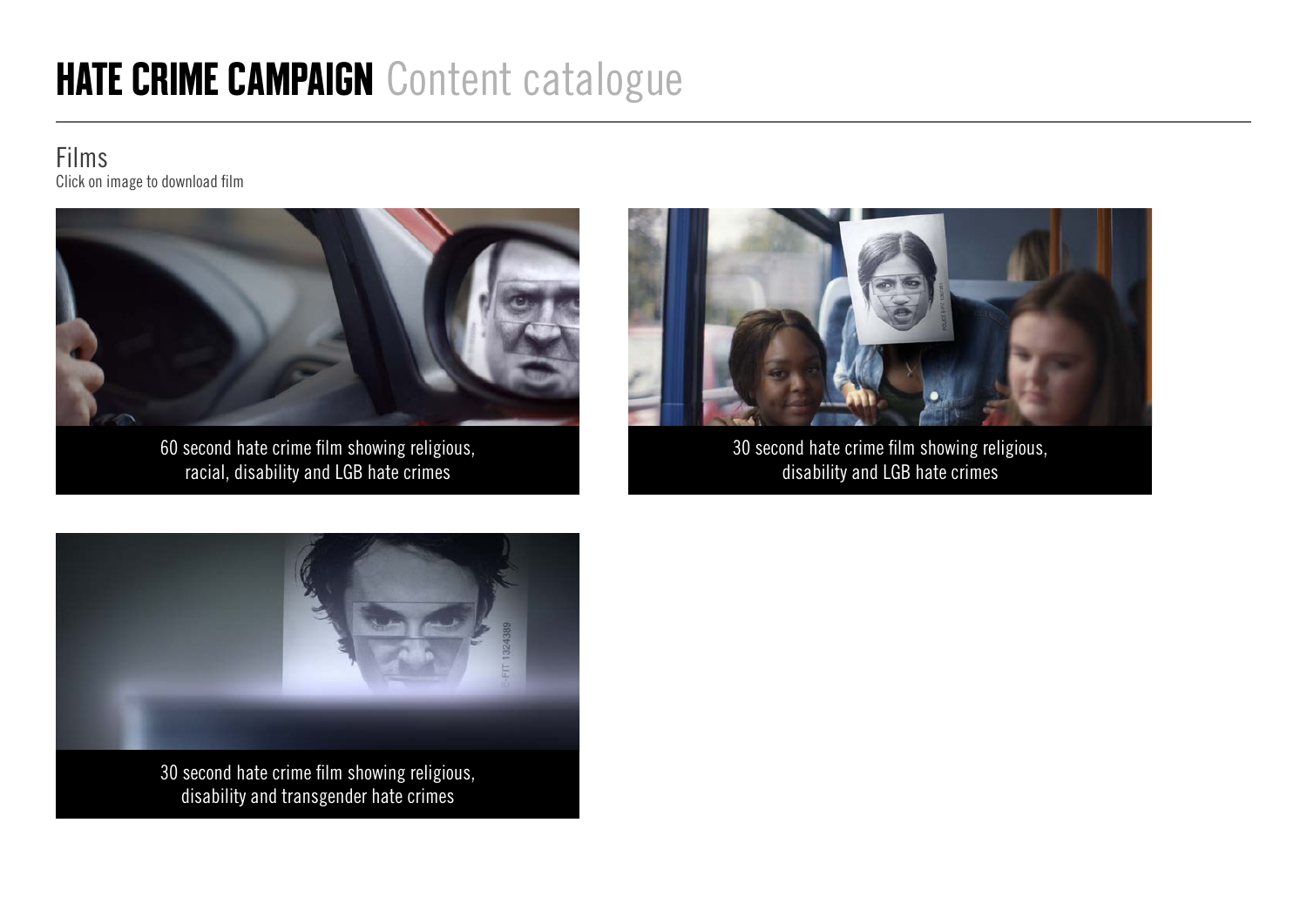#### Posters

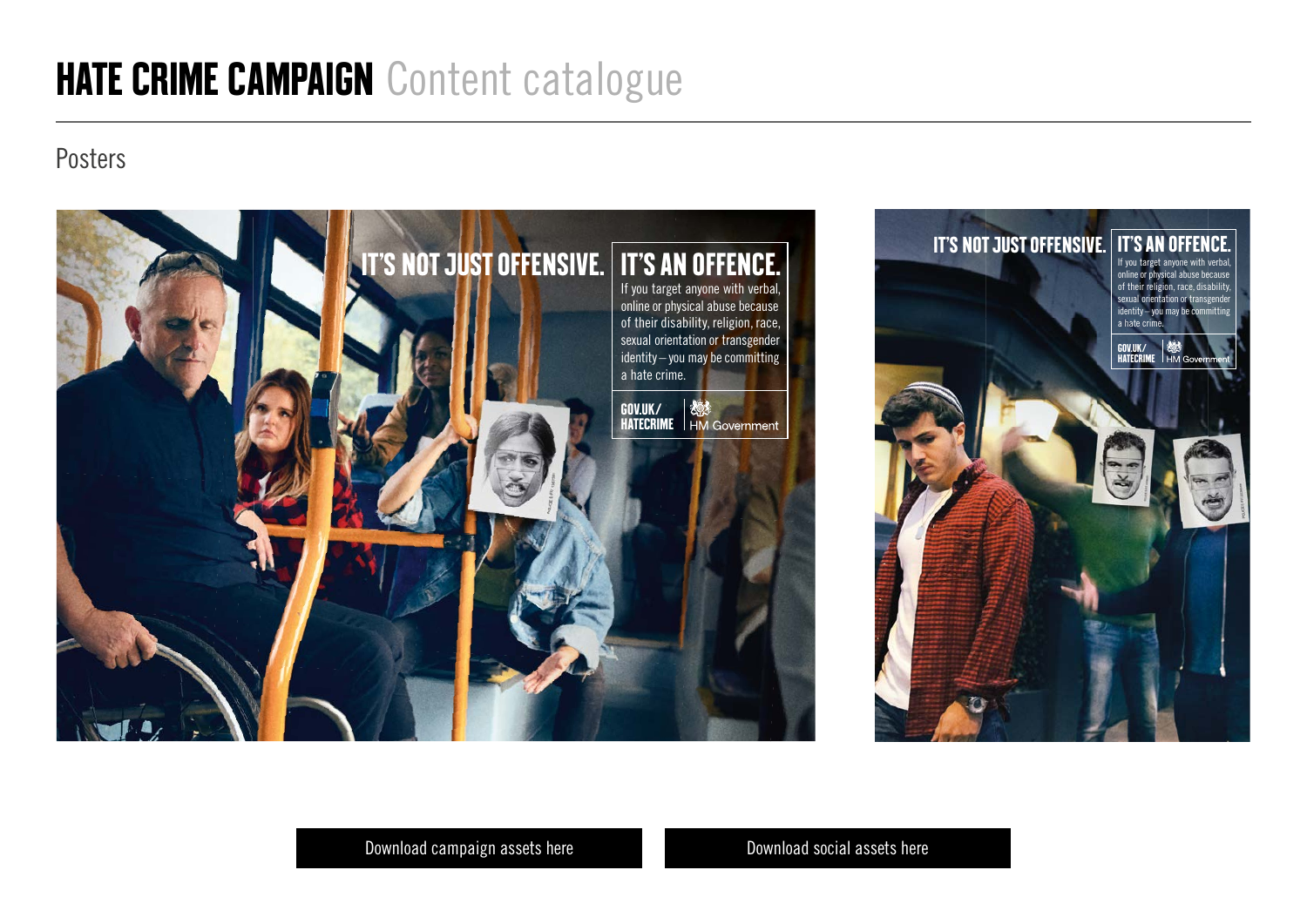#### Posters





Download campaign assets here **Download social assets here** Download social assets here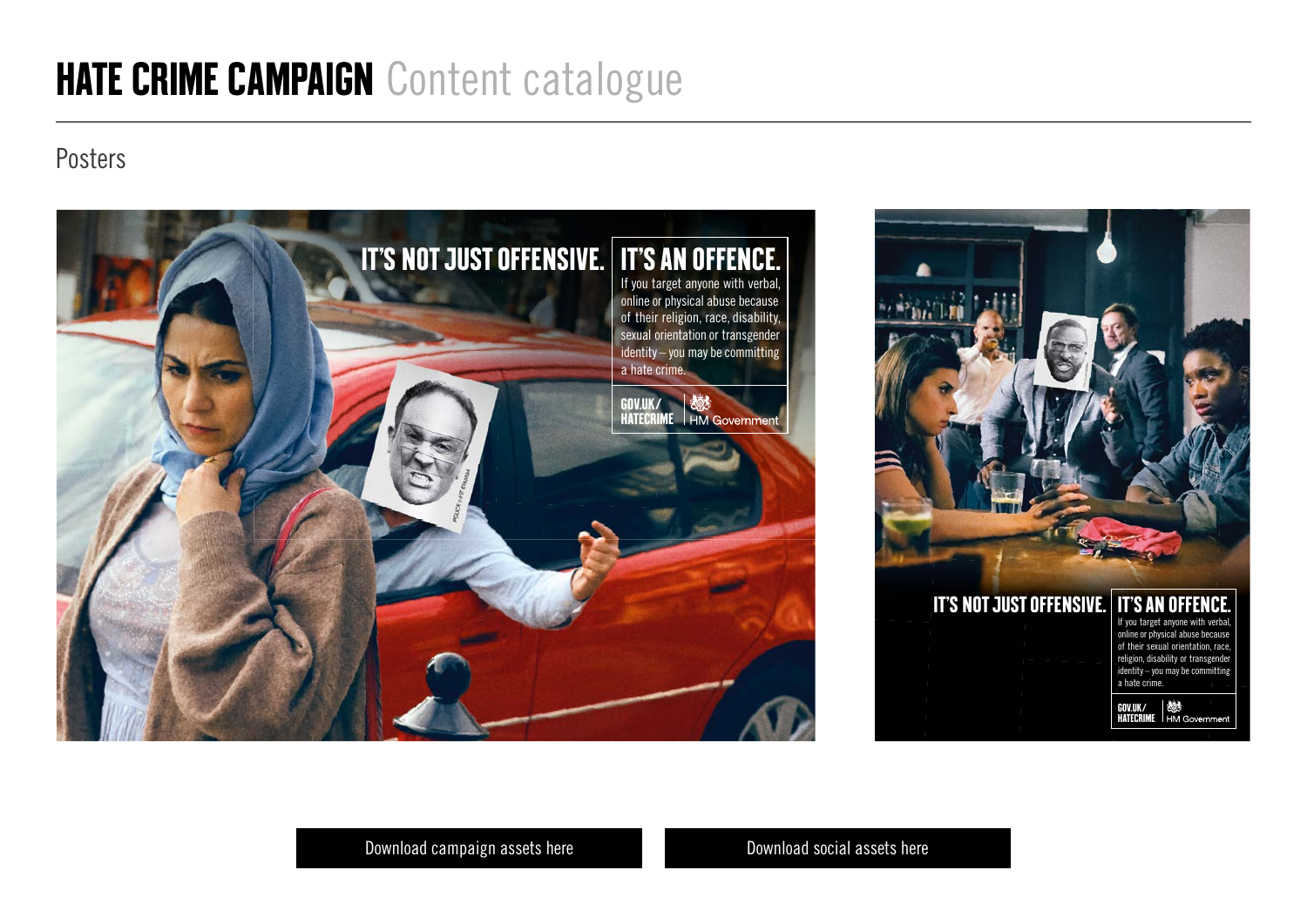#### Posters

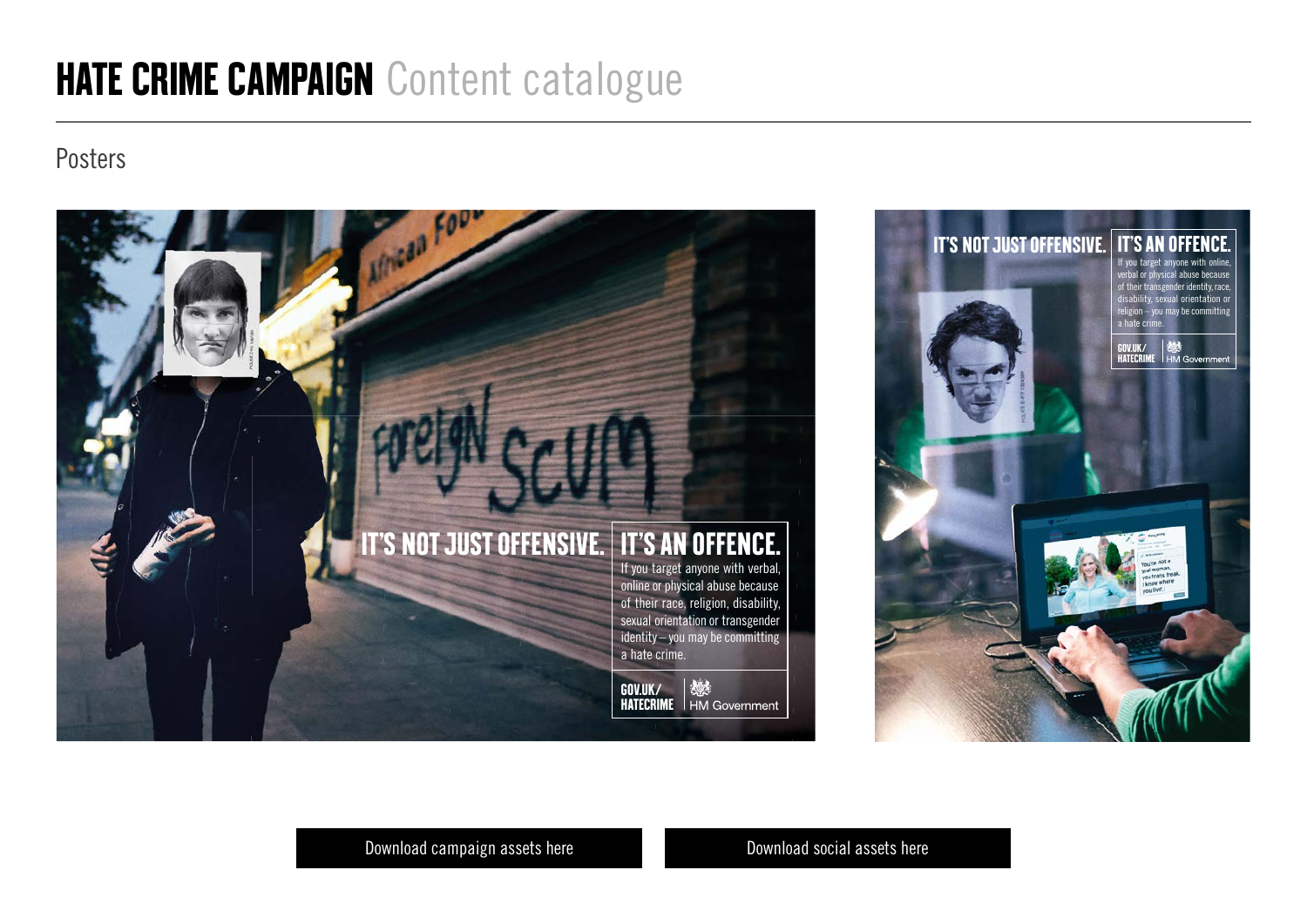These resources are available for a range of professionals who provide help, support and guidance on hate crime.

#### [Hate crime action plan 2016 to 2020](https://www.gov.uk/government/publications/hate-crime-action-plan-2016?utm_source=e7a45a0d-9b13-431b-be0d-1126e95da5ad&utm_medium=email&utm_campaign=govuk-notifications&utm_content=immediate)

The 2016 hate crime action plan includes a commitment to refresh the plan in 2018. The refresh was published on Tuesday 16 October 2018 and sets out the steps taken in the last two years to tackle hate crime. This includes a detailed table setting out progress against the 71 original hate crime actions and how the government strategy for the next two years will evolve.

#### **Government Equalities Office**

LGBT Action Plan 2018: [Improving the lives of Lesbian, Gay, Bisexual and](https://www.gov.uk/government/publications/lgbt-action-plan-2018-improving-the-lives-of-lesbian-gay-bisexual-and-transgender-people)  [Transgender people](https://www.gov.uk/government/publications/lgbt-action-plan-2018-improving-the-lives-of-lesbian-gay-bisexual-and-transgender-people)

GEO analysed the responses to the [National LGBT Survey](https://www.gov.uk/government/publications/national-lgbt-survey-summary-report) and published the headline findings in two publications, a detailed research report and a summary report.

#### **Crown Prosecution Service documents on hate crime**

[Race and religion](https://www.cps.gov.uk/node/5827)

[Sexual orientation and transgender identity](https://www.cps.gov.uk/node/5745)

[Social media guidance](https://www.cps.gov.uk/legal-guidance/social-media-guidelines-prosecuting-cases-involving-communications-sent-social-media)

[Disability hate crime](https://www.cps.gov.uk/node/5677)

[Support guide](https://www.cps.gov.uk/sites/default/files/documents/publications/guide-to-support-for-disabled-victims-and-witnesses-of-crime.pdf)

#### **Guides on recognising and reporting hate crime**

[For individuals](https://www.cps.gov.uk/sites/default/files/documents/publications/hate_crime_leaflet_2016.pdf)

For [those supporting individuals](https://www.cps.gov.uk/sites/default/files/documents/publications/Hate-Crime-what-it-is-and-how-to-support-victims-and-witnesses.pdf)

#### **Sentencing Council guidelines for magistrates**

The [Sentencing Council for England and Wales](https://www.sentencingcouncil.org.uk/) promotes greater consistency in sentencing, whilst maintaining the independence of the judiciary.

#### **Race and religion**

[Community Security Trust](https://cst.org.uk/publications/cst-publications) resources and documents on hate crime:

[Hate crime guide](https://cst.org.uk/data/file/a/4/Hate%20Crime%20-%20A%20guide%20for%20those%20affected.1503330449.pdf)

[Hate crime booklet](https://cst.org.uk/data/file/1/0/Hate-Crime-booklet.1425054245.pdf)

[Police officers guide to Judaism](https://cst.org.uk/data/file/b/9/Police%20Officer%27s%20Guide%20to%20Judaism%20web.1509378487.pdf)

#### **Streetwise**

[Streetwise](https://www.streetwisegb.org/) works nationally with Jewish schools and community organisations, enhancing the personal safety and personal development of young Jewish people to support their physical and emotional wellbeing.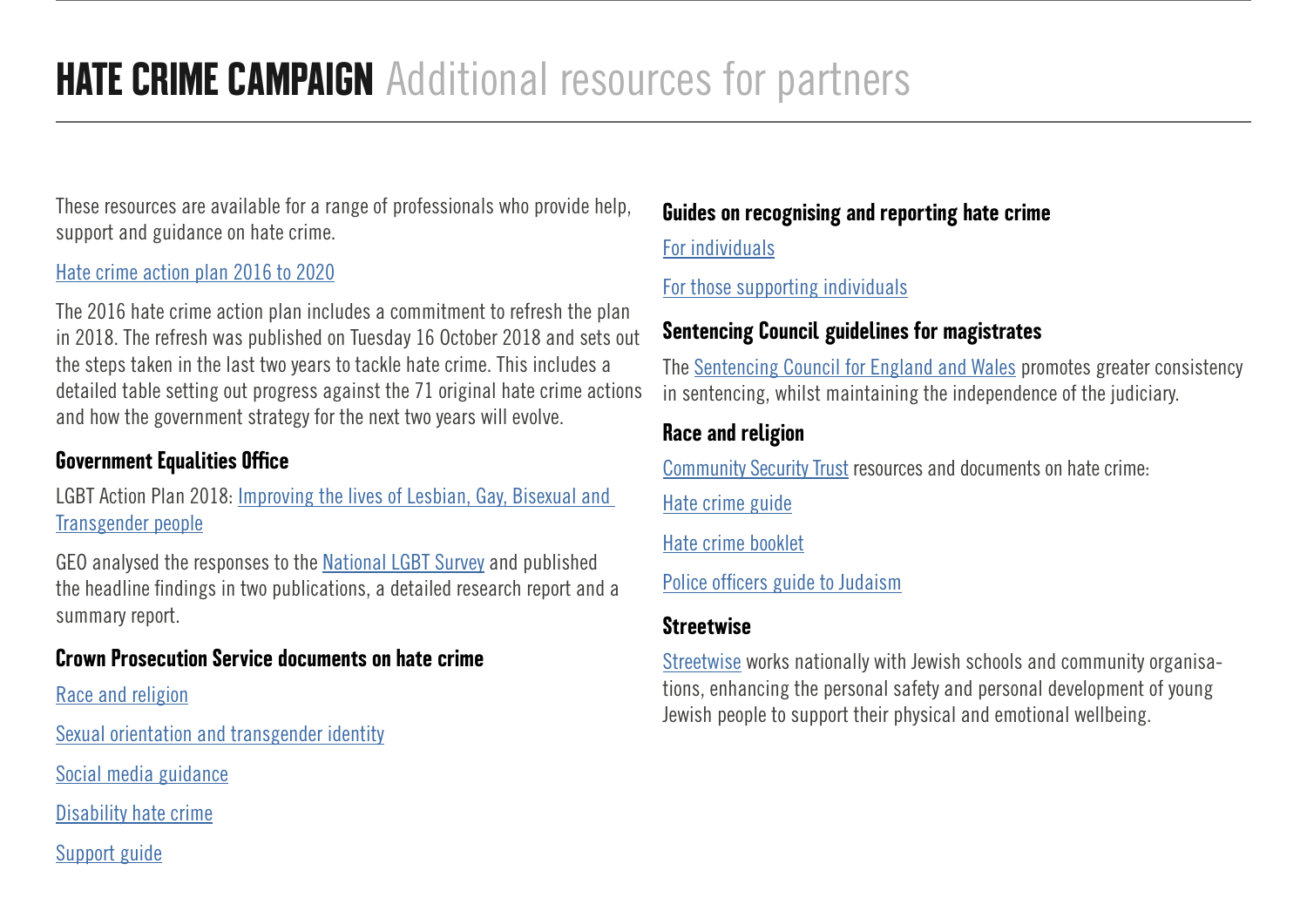## **HATE CRIME CAMPAIGN** Additional resources for partners

#### **Tell MAMA UK**

A national hate crime support and monitoring service for victims of anti-Muslim hatred.

#### **Links to Tell MAMA UK resources and documents on hate crime**

[General resources](https://tellmamauk.org/resources/)

[Step guide on how to work through a hate incident](https://tellmamauk.org/wp-content/uploads/2017/08/Hate-Crime-A-guide-for-those-affected.pdf)

[Safety tips for young people](https://tellmamauk.org/wp-content/uploads/2018/03/01.-Kids-Safety-Bulletin-PURPLE.pdf)

#### [Mosques security bulletin](https://tellmamauk.org/wp-content/uploads/2018/03/security-bulletin.pdf)

Online cultural awareness training programme developed by Friends, Families and Travellers for professionals on [Gypsy, Traveller and Roma](https://www.gypsy-traveller.org/fft-training/online-cultural-competency-training/) communities in the UK.

#### **Lesbian, gay, bisexual, transgender**

#### [Galop](http://www.galop.org.uk/)

A charity tackling hate crime against LGBT+ communities.

Links to Galop resources and documents on hate crime:

[Working with Victims of Anti-LGBT Hate Crimes: A Practical Handbook](http://www.galop.org.uk/wp-content/uploads/Working-with-Victims-of-Anti%E2%80%93LGBT-Hate-Crimes.pdf)

[Shining the light: becoming a trans positive organisation](http://www.galop.org.uk/wp-content/uploads/2011/05/final-shine-report-low-res.pdf)

[Commissioning LGBT hate crime services](http://www.galop.org.uk/wp-content/uploads/Comissioning-LGBT-Hate-Crime-Services.pdf)

[Online anti-LGBT hate crime a guide for organisations](http://www.galop.org.uk/wp-content/uploads/Online-anti-LGBT-Hate-Crime-a-Guide-for-Organisations.pdf)

[Tackling transphobia: a guide for organisations](http://www.galop.org.uk/wp-content/uploads/Tackling-Transphobia-A-Guide-For-Safety-Services.pdf)

[Tackling biphobia: a guide for organisations](http://www.galop.org.uk/wp-content/uploads/Tackling-Biphobia-A-Guide-for-Safety-Services.pdf)

[Understanding hate crime statistics: a guide for organisations](http://www.galop.org.uk/wp-content/uploads/Understanding-Hate-Crime-Statistics-A-Guide-for-Organisations.pdf)

[Public sex environments and hate crime: guidance for police forces](http://www.galop.org.uk/wp-content/uploads/Public-Sex-Environments-and-Hate-Crime.pdf)

[LGBT hate crime quality standard: a service improvement tool for](http://www.galop.org.uk/wp-content/uploads/LGBT-Hate-Crime-Quality-Standard.pdf)  [organisations](http://www.galop.org.uk/wp-content/uploads/LGBT-Hate-Crime-Quality-Standard.pdf)

#### **[Stonewall](http://www.stonewall.org.uk/)**

Stonewall campaigns for the equality of lesbian, gay, bi and trans people across Britain.

[Stonewall: a glossary of terms related to the lesbian, gay, bisexual and trans](https://www.stonewall.org.uk/help-advice/glossary-terms)  [\(LGBT\) community](https://www.stonewall.org.uk/help-advice/glossary-terms)

The [Security Industry Authority](https://www.sia.homeoffice.gov.uk/Documents/sia-ds-trans-guide.pdf) recently produced guidance for door supervisors on how to ensure trans people can have a safe and enjoyable time going to pubs, clubs, festivals and events.

#### **Disability**

#### [Changing Faces](https://www.changingfaces.org.uk/campaigns/whatishatecrime)

Disfigurement charity who provide support, advice and advocacy.

#### [Mencap](https://www.mencap.org.uk/advice-and-support/bullying/mate-and-hate-crime)

Charity for people with learning disabilities, providing advice and support.